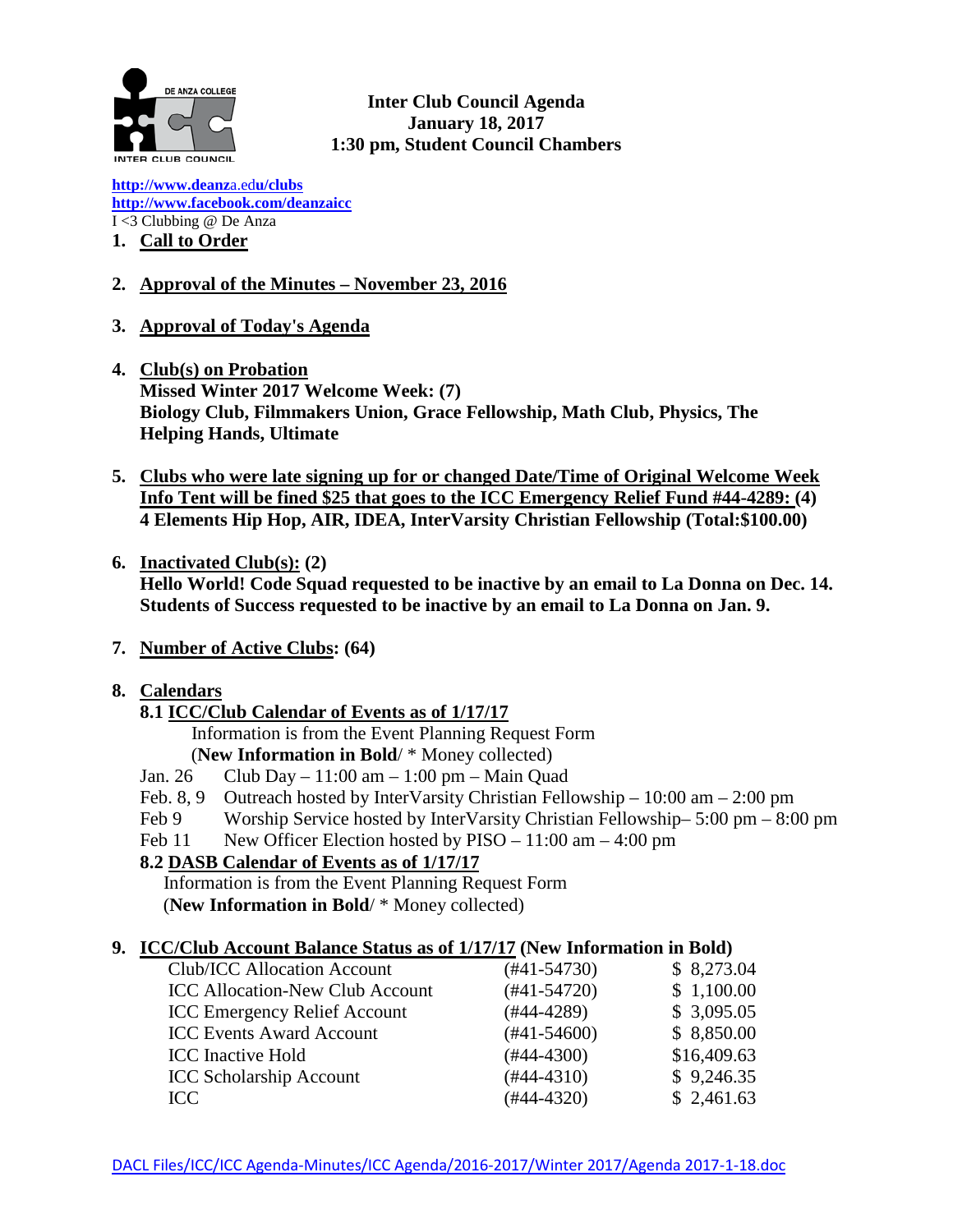#### **10. Business**

| <b>10.1</b> | <b>Club Banner Budget Request</b>                       |  |
|-------------|---------------------------------------------------------|--|
|             | (Club/ICC Allocation Account $(\#41-54730)$ \$8,273.04) |  |
|             |                                                         |  |

#### **10.3 ICC Concessions Code Proposed Changes (Info)**

ARTICLE I, SECTION 1. Procedure

F. If only one club has turned in a bid for the Concession Stand then that club will be offered the two Concession Stands. This will count as one Concession Stand date.

 **F** G. If a club who was awarded the Concession Stand fails to fulfill its responsibilities on the day of the Flea

 Market then the club will forfeit their right to bid for three months from day of the next available concessions.

 **G** H. A club will be limited to receiving the concessions three times during the academic year (July 1 – June 30).

#### SECTION 4. Community Outreach Drink Stand

A. There will be one Concession Stand designated as a fundraiser for "Community Outreach" sponsored

by ICC or a club once per quarter with these designated months: May, August and November.

B. If there is only one club concession form turned in then that club will automatically receive it.

C. A drawing will be held to select which Community Outreach program will receive the Concession Stand

when there is more than one club.

D. In the event that no club has bid for the Community Outreach Concession Stand, then the ICC may do the Concession Stand for the ICC Scholarship or ICC Emergency Relief Fund or there will be a drawing to determine which club will receive it.

SECTION **4** 5. Inclement Weather

SECTION **5** 6. July/August/September/October Concessions

A. Concessions forms will be due at the designated ICC meeting. If possible each club will receive one concession stand. If there are not enough clubs for each month's concessions then the ICC may operate a stand to benefit the ICC Scholarship and then there will be a drawing to determine which club(s) will receive an additional concession stand **or another De Anza student organization may operate the July, August, September Concessions.**

ARTICLE II, SECTION 1. Club Responsibilities

**10.1 (Info/Action)** 

**10.2 Club Day (Info)**